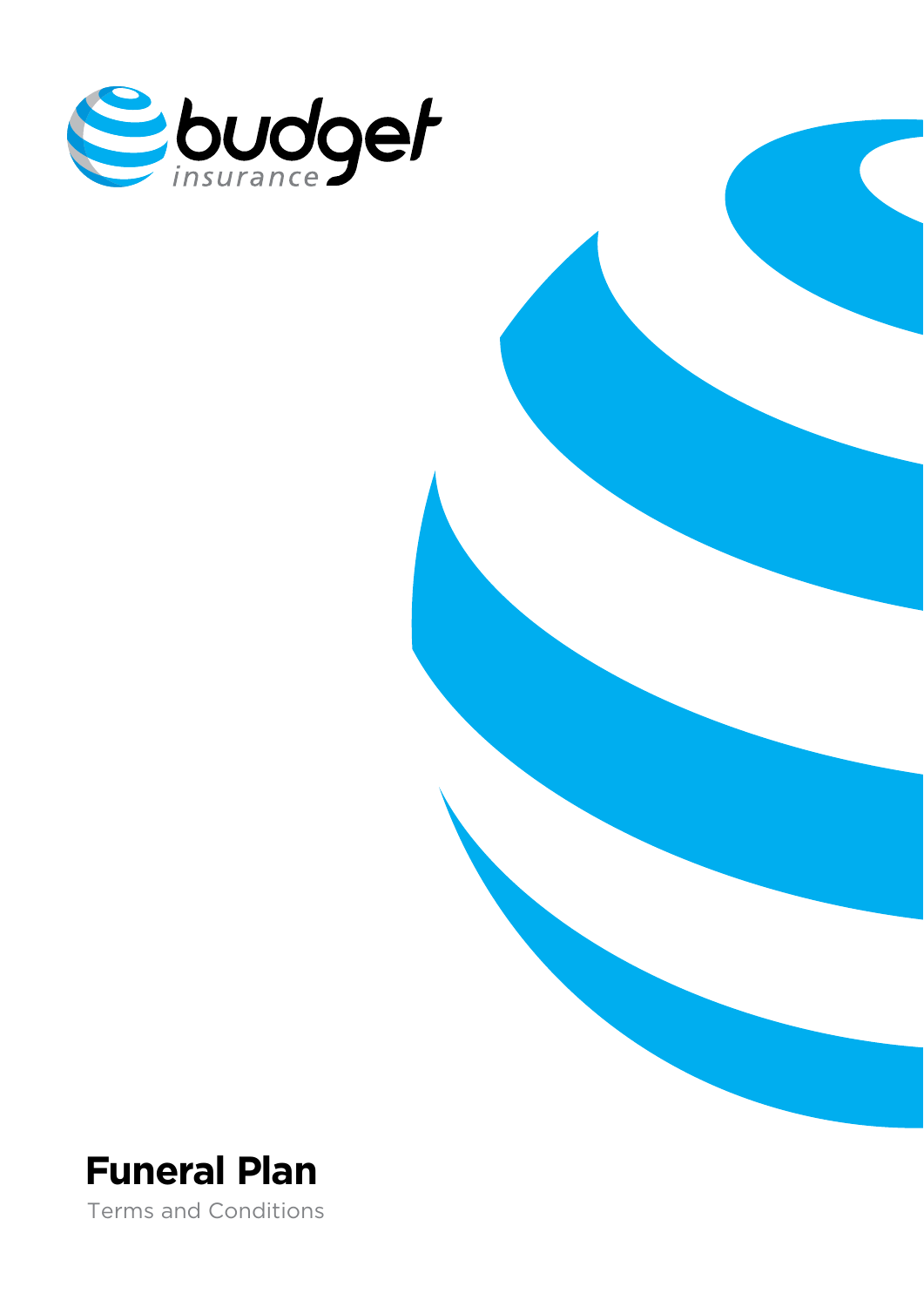# Funeral Plan

# Terms & Conditions

#### What the Funeral Plan policy covers

The Funeral Plan policy gives the life assured monthly cover for death as a result of accidental and natural causes. Repatriation services are also included in this cover.

## Description of benefits

#### Natural and Accidental Death benefit

- Individual Cover this covers the main member only.
- Family Cover this covers the main member and spouse plus one to five dependants up to the age of 21 (or up to 25 if they are registered full-time students).
- Extension of cover for individual family members is also available at an additional premium payable.
- Death as a result of HIV/Aids-related illness is covered.
- Claims will be settled in less than two working days if all documentation is received.

#### Repatriation Services benefit

- In the event of the assured's death, the next of kin may decide on the place of burial and the funeral home.
- The mortal remains will then be sent to a branch of the chosen funeral home, closest to the cemetery.
- • This service is only offered if both the death and burial occur within the borders of South Africa.

# Qualifying for cover

This cover will only be available where the assured member's entry age is between the ages of 18 and 65.

#### How do my payments work?

The Funeral Plan gives the assured member monthly cover and the premiums are deducted in advance on the date stated on your schedule. If in the month following the activation of the policy (and onwards) we do not receive the premium on the due deduction date, you will be allowed a 15-day grace period in which to pay the premium. If we still do not receive the premium after these 15 days, the assured member's will not have cover for that month.

#### Premium obligations

For your premium obligations, refer to the paragraph entitled "Policy details" on your schedule. This will give you details regarding the manner of payment and the due date for payment of the premiums. The policy will only commence upon receipt of the first premium.

Please take note that we agreed to collect the monthly payment for your policy by debit order. Your debit order will be deducted on the agreed upon date. We reserve the right to deduct the premium on an alternative date in an attempt to ensure cover. Should this date fall on a Sunday or public holiday, the deduction will be made either on the last working day prior to or the first working day after the weekend or public holiday. If we do not receive your premium on your preferred deduction date, we may attempt to collect your premium on a more suitable date in an effort to keep you covered. If payment is not received for three consecutive months, the policy will be cancelled immediately.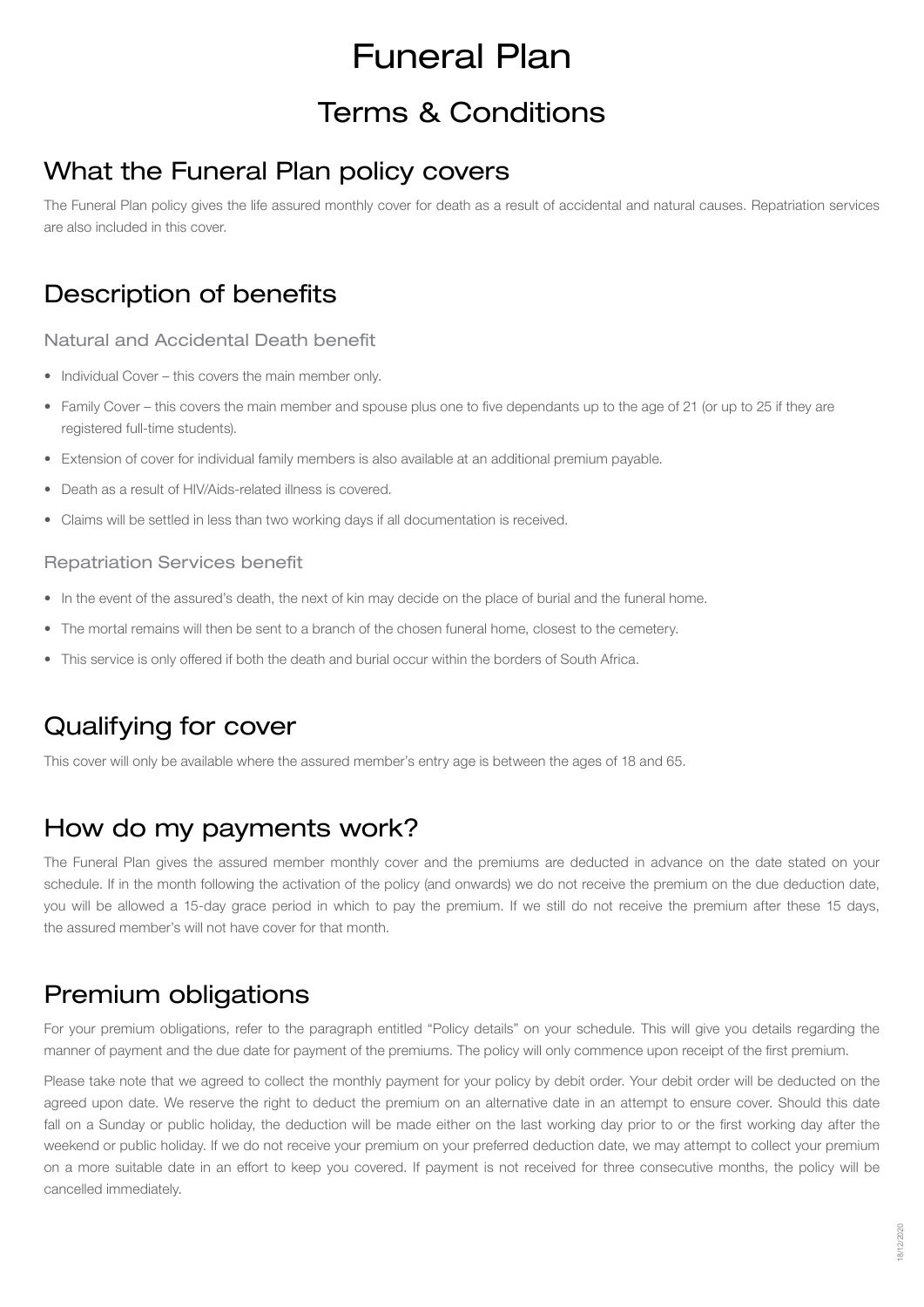# Policy changes

Any change or cancellation you make will be effective from the date we agree on. Note that if we need to change or cancel your policy, we will give you 31 days' written notice.

## **Exclusions**

Insurance cover will not be granted and benefits will not be payable in the event of death of the assured life resulting directly or indirectly from or which is attributable to, suicide or attempted suicide during the first 12 months from the commencement date, notwithstanding such suicide or attempted suicide being the result of insanity (temporary or permanent), mental illness, the influence of drugs or intoxication of the assured life.

# Your obligations

- Give us true and complete information.
- Tell us about anything you have not yet disclosed but that may be important for us to know in order to accept the policy or about anything that changes that may be important for us to continue accepting the policy.
- • Keep in mind that incorrect information, non-disclosure or misrepresentation of information may influence us on claims arising from your contract of insurance and may influence our decision to provide the benefits in terms of your policy or to accept or terminate your policy.
- Inform us if any of the policy details or declarations is incorrect or if any of these details or declarations change.

## Disputed claims

After we inform you/the assured life of our decision on a claim, we will allow you 90 days to make the appropriate representations to us about our decision. If you do not comply with this time limit, we will not reconsider the disputed claim. If we do receive representations, the decision will then be reviewed and the outcome communicated to you.

If you wish to dispute the outcome of your claim, you can do so within 90 days by contacting the Internal Dispute Resolution Department (details on your schedule). If the dispute is not resolved to your satisfaction, you will have an additional 180 days to either institute legal proceedings or to contact the Ombudsman for Long-term Insurance at:

| <b>Postal address:</b> Private Bag X45, Claremont, Cape Town, 7735 |                                   | <b>Email:</b> info@ombud.co.za     |
|--------------------------------------------------------------------|-----------------------------------|------------------------------------|
| <b>Tel:</b> 021 657 5000                                           | <b>Share number: 0860 103 236</b> | <b>Fax: 021 674 0951</b>           |
| You can also contact the FAIS Ombudsman at:                        |                                   |                                    |
| <b>Postal address: P.O.Box 74571, Lynwoodrif, 0040</b>             |                                   | <b>Email:</b> info@faisombud.co.za |
| <b>Tel:</b> 012 470 9080                                           | <b>Share number: 0860 324 766</b> | <b>Fax: 012 348 3447</b>           |

Note that the Ombudsman only considers a complaint made to him if he is satisfied that the Complainant has tried unsuccessfully to resolve the dispute through approaches to the insurer's management or its internal complaints handling department.

If, after review, we do not indemnify you for a claim or any part of it and you wish to challenge our decision, you must serve legal process within six months, calculated from the expiry of the 90-day period referred to above. If you do not comply with this time limit, you will be prevented from proceeding with legal process.

# Waiting period

The 'waiting period' is a period during which no insurance cover is provided and monthly premiums are payable. The following waiting periods apply:

- The waiting period for natural death on the funeral plan is six months and six paid premiums. Death from accidental causes is covered from the time we receive your first premium.
- If you have had existing cover which is active within 31 days of taking up this policy, only the remaining waiting period on your existing cover will apply. Should there be no remaining waiting period left on your existing cover, then no additional waiting period will be applied to this policy. Waiting periods will only be adjusted if you have cancelled or you are going to cancel your existing cover.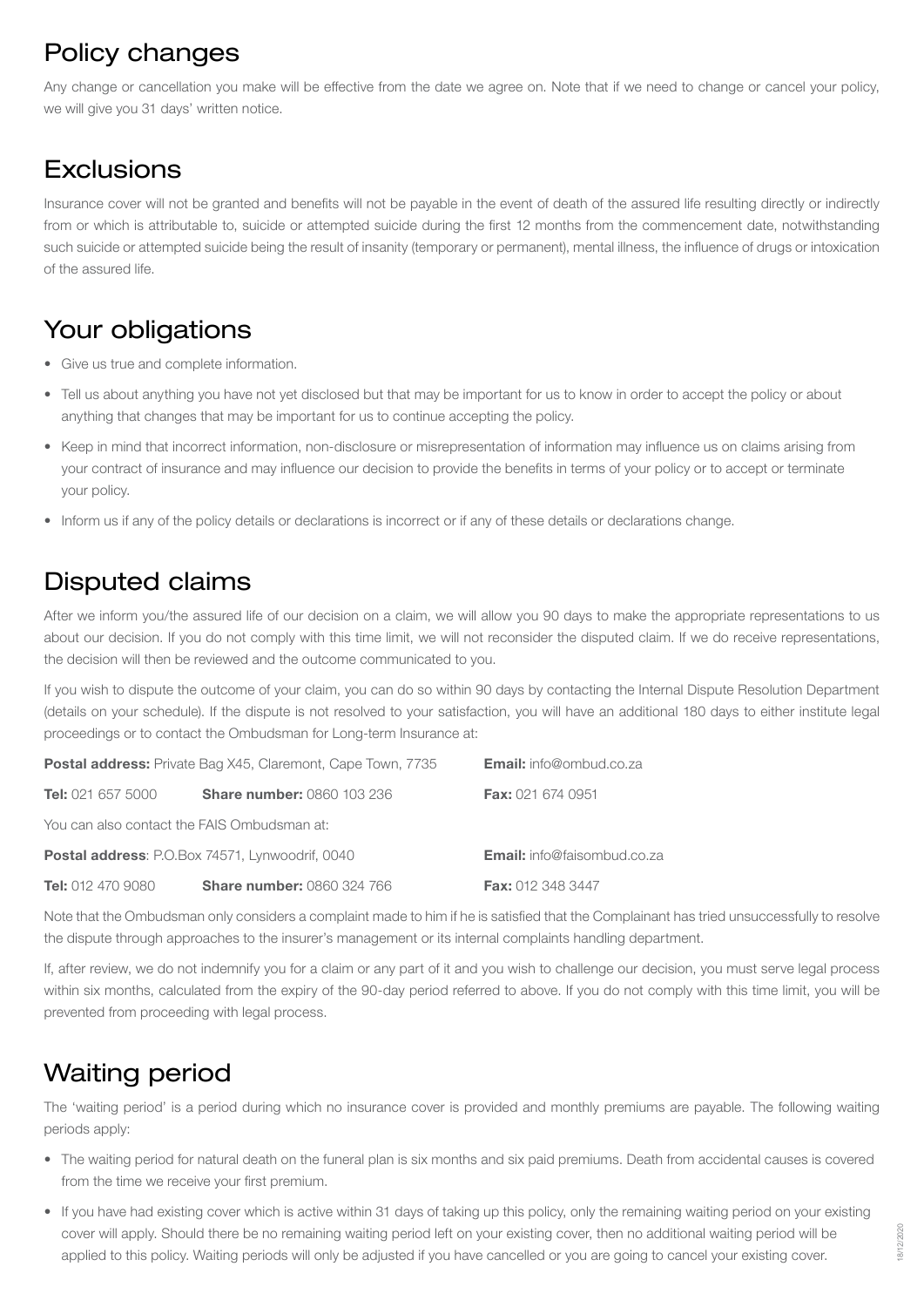- In order for your reduced waiting period to be deemed valid on this policy in the case of a claim related to the above paragraph, we require that you submit a copy of your most recent policy schedule from your previous insurer for assessment and confirmation. This will be stored against your policy record.
	- Should you fail to submit a policy schedule confirming your cover and waiting period with your previous/current insurer, then our standard waiting periods will be applied in the case of a claim submission within the first six months of cover with us.
- Where your cover is cancelled with us for a period of no more than two months from the last day of the last month for which we received a premium payment, and if we agree to reinstate you on the same terms, we will not extend or reinstate your waiting periods. The waiting period previously agreed upon will be applied.
	- Where your cover is cancelled with us for a period greater than two months from the last day of the last month for which we received a premium payment, and if we agree to reinstate you on the same terms, we will reinstate our standard waiting periods, for natural death, of six months and six paid premiums, whichever comes first.
- If we do not receive two consecutive monthly premiums, the above waiting periods will recommence.

#### Risk assessment

The age of the assured life is considered to be material to the acceptance of this policy. Please note that any incorrect or incomplete information relating to the above may result in the non-payment of a claim.

#### How to claim in the event of death

In the event of a claim, call the **Claims number** provided below.

The following documents must be submitted to the Claims department:

- The official claim form as required by the Claims Administrator.
- A certified copy of the abridged death certificate of the assured life.
- Proof of identity of the assured life and the nominated beneficiary.
- The policy schedule.
- A fully completed BI1663 form (notification of death form).
- An official police report if the death of the assured life was due to unnatural causes.
- Proof of banking details of beneficiary and one month's bank statement.
- If no beneficiaries exist, then a letter of executorship from the high court is required.
- Any other documentary proof that may be required by the insurer.
- More information will be provided when you contact us.

All claims must be submitted in writing within six months of the death of the assured life.

Please note – in order to make use of the offering, information will need to be transferred between ourselves and the service provider.